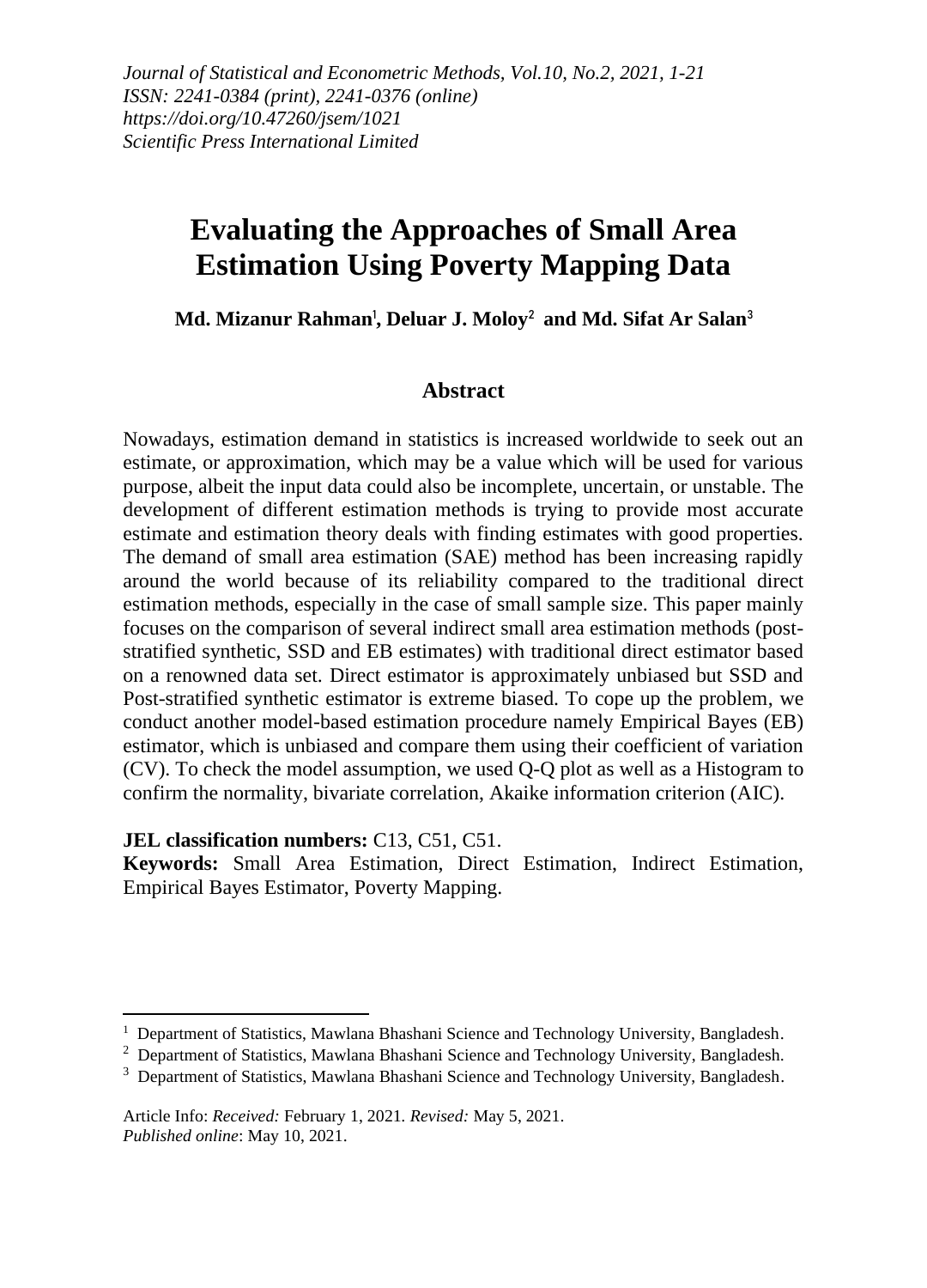### **1. Introduction**

Sample survey is a method of data collection with several advantages, such as saving time, money, and energy. Sample survey usually produced reliable estimated value usually direct estimate for mean or total of variable of interest for large areas or domain. Nevertheless, if there is a small area, i.e., if the sample is not large enough for some context, the result can be unacceptably large standard errors if it is based only on direct survey estimators and data from the sample field only. So to develop more reliable estimated value, it is important to use small area statistics. In recent years, interest from both the public and private sectors for accurate estimates for a specific region or area has grown.

The word "small area" generally refers to a population for which accurate statistics of interest cannot be produced, due to certain constraints of the available data. Small area comprises a geographic area such as states, counties, districts, or sub-districts and population community such as age, ethnicity, or gender (S Hariyanto, 2018). Some of the other words that are used as a synonym for a small area include "small domain," "minor domain," "local area," "small sub-domain" (Rao 2003).

Finally, it can be define that small area estimation (SAE) is a statistical technique to estimate the accurate approximation or estimate in the small geographical area where the sample size is very small or even equal to zero.

In situations where direct estimates cannot be disseminated due to unsatisfactory accuracy, an ad hoc collection of methods, called methods for small area estimating (SAE), is necessary to overcome the problem.

These methods are usually referred to as indirect estimators since they handle poor information from sample information belonging to other domains for each domain borrowing strength, resulting in an increase in the effective sample size for each small area.

The growing requirement for more timely and accurate information, along with the high cost of interviews, frequently leads to comprehensive use of survey data. In fact, survey data is used many times to generate estimates in smaller domains or areas than those for which the survey was originally planned. A direct estimator, relying solely on the survey data coming from that area, maybe very inefficient for a region with a low sample size.

This sample size limitation prevents statistical figures from being produced at the demanded level and therefore limits the availability of statistical information to the public or the specific user. By comparison, through increasing the effective sample size, an indirect estimator for a region often uses external data from other areas to improve performance. Among indirect estimators, we consider the ones based on explicit models of regression, called model based estimators. These estimators are focused on the presumption of a constant link between the target variable and certain explanatory variables through areas. The common parameters of the model are estimated using the whole set of sample data, which often leads to small area estimators with significantly better efficiency than direct estimators as long because the assumptions of the model hold. Thus, these strategies include statistical figures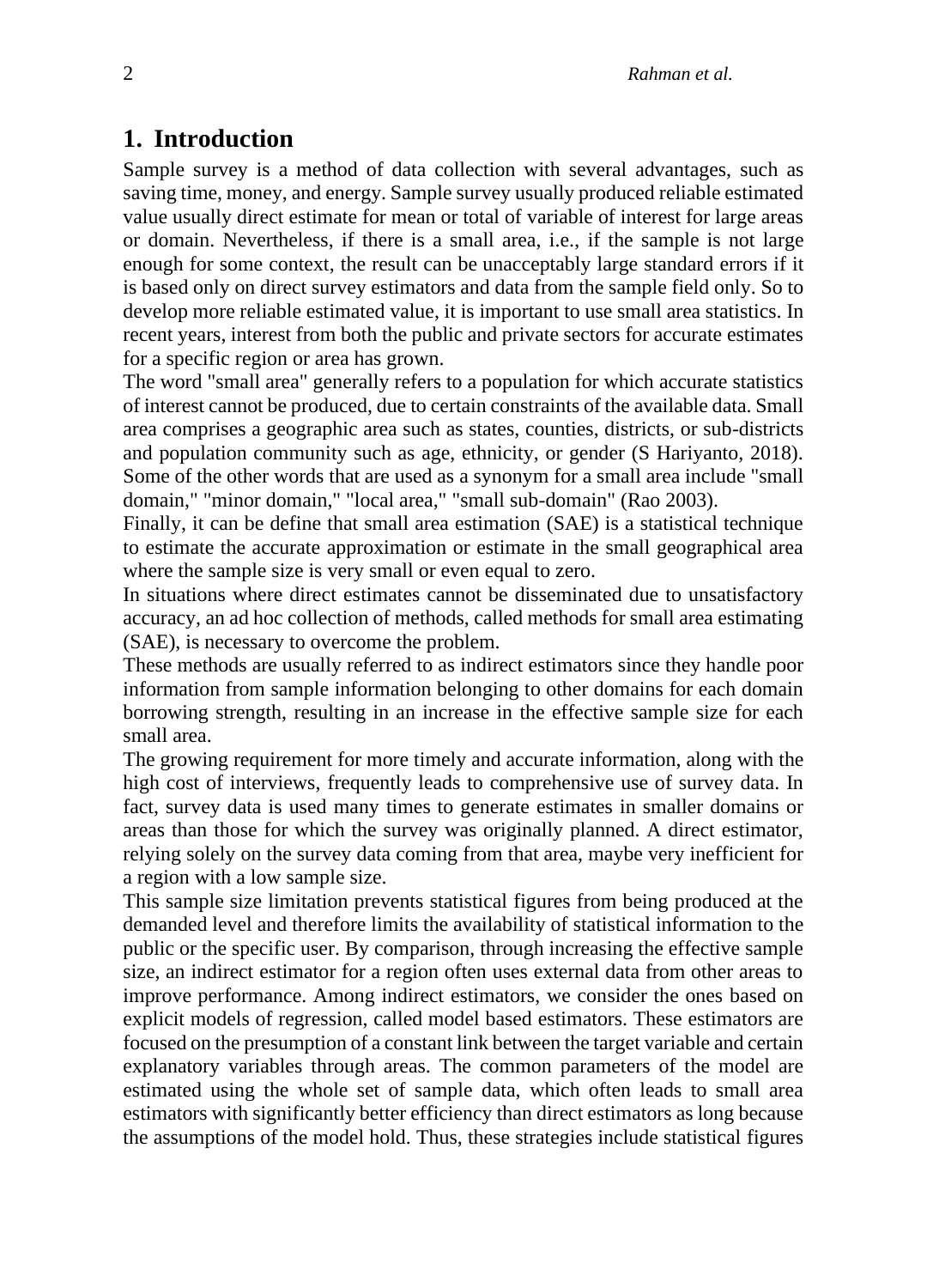at a much-disaggregated level without raising the area-specific sample sizes and hence without raising the survey cost.

The key purposes of this research are to evaluate and comparison of various small area estimation approaches using poverty mapping data. In this paper, we use several table and figure to compare these methods.

Research methods define as the technique of strategy those are used for conduction of a research. All methods which are used by the researcher during the course of studying his research problem are termed as research method. In this paper, we will use the following methodologies:

- 1) Horvitz-Thompson (H-T) estimation use for direct estimation.
- 2) Post-stratified synthetic indirect estimator use based on statistical approach on implicit models.
- 3) Empirical Bayes (EB) method indirect estimator use based on statistical approach on explicit models.
- 4) Mean square error (MSE).

For checking the model assumption, we use the following method:

- 1. Q-Q plot, as well as Histogram, used to confirm the normality assumption.
- 2. Bivariate correlation.
- 3. Akaike information criterion (AIC).

#### **2. Previous work on poverty mapping indicator**

Poverty maps are an important source of information on the regional distribution of poverty and are currently used to support regional policy making and to allocate funds to local jurisdictions. Good examples are the poverty and inequality maps produced by the World Bank for many countries all over the world. Some previous work on poverty mapping using small area estimation are given below:

One paper (Novi Hidayat Pusponegoro, 2019) seeks to compare the SAE, Spatial SAE and Geo-additive model for calculating a sub-district average per capita income using data from the 2017 Bangka Belitung Province Poverty Survey. The paper's findings are the Geo-additive is the best fit model based on AIC, so the most important part of modeling is the form of relationship between response and covariate.

The research (Mai M. Kamal El Saied, 2019) is to study the SAE procedures for estimating the Egyptian provinces ' mean income and poverty indicators. They demonstrated the direct estimators for mean income and poverty indicators for all provinces. This research also applies the empirical best / Bayes (EB) and pseudoempirical best / Bayes (PEB) approaches focused on unit level -nested error- models for estimating mean income and (FGT) deprivation indices for Egyptian border provinces with (2012-2013) data from the IECS. For comparative purposes, the (MSEs) and coefficient of variance (C. Vs) are determined.

Results (Hukum Chandra, 2018) in district-specific values suggest that the approximate assessments of the proportion of poor households in each district are unreliable, with CVs ranging from 13.33% to 64%, with an average of 24.69%. The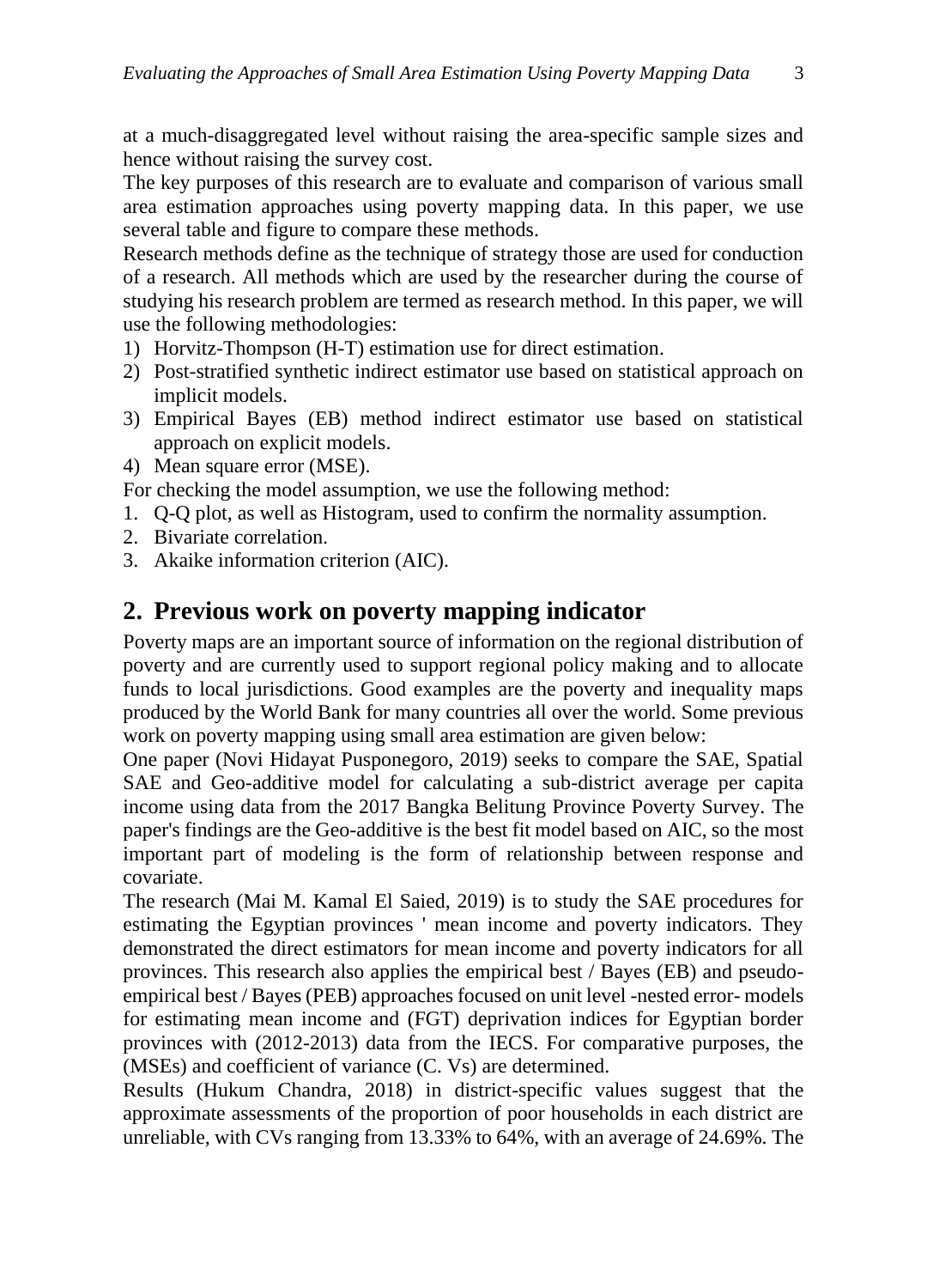CVs of the EBP estimates range from 12.96% to 37.27%, with 21.19% on average. It also noted that the direct estimates CVs are greater than 20 percent (30 percent) in 22 (9) of the 38 districts. However, out of the 38 districts, the model-based estimates are greater than 20 per cent (30 per cent) in 20 (3).

The paper (Mai M. Kamal El Saied, 2019) approximate mean income indicates that for all provinces, PEB and EB divided by regional sample sizes have no noticeable differences except for the third of sample size (Red Sea), the PEB therein is greater than the EB. The C.Vs for PEB are smaller than the C.Vs for EB in all selected provinces except the sec for PEB on it is greater than the C.V for EB. The estimated C.Vs are still under 15% for both methods in all selected provinces. EB estimates for poverty incidence and poverty gap are smaller than PEB for all provinces. Additionally, that the differences are large in three provinces (Matruh, North Sinai and South Sinai), and are small in two of them (Red Sea and New Valley). Estimated poverty rate and poverty gap figures for C.Vs for EB, as predicted.

Paper (Molina, 2009) showed that the estimated CVs of direct estimators of poverty incidences exceeded the level of 10% for 78 (out of the 104) domains, while those of the EB estimators exceeded this level for only 28 domains. If we increase the level to 20%, then the direct estimators have a greater CV for 17 domains but the CV of EB estimators exceeded 20% only for the first domain.

In March 2017, the Province of Yogyakarta Special Region (DIY Province) had a poverty line above the national average of IDR 374,009, a proportion of poor people (13.03%) and Gini coefficient (0.432) (IDR 374,478; 10.64%; 0.393). The outcome of the 2017 happiness index indicates that DIY Province's position (72.93%) is higher than the national happiness index average (70.69%). For 2017, the dispersal between the index of satisfaction and the proportion of poor people for Indonesia indicates that DIY Province is on the first quadrant. It reflects the high level of happiness as well as the high percentage of the poor. To assess the spatial characteristics of deprivation and happiness profiles in DIY Province, a small area estimate approach developed by Elbers et al. (known as the ELL method) is used. This study utilized data from the village census (Podes) 2018; Susenas March 2017 and SPTK 2017 as data from the survey. There are twenty-three variables for households and another five variables that are significant to urban and rural provincial models of poverty and happiness. Rural regency areas are dominated by a high profile of poverty (FGT0 0.0491-0.1076), low profile of happiness (FTG0 0.0087-0.0124), and inequality of happiness (Gini index 0.0847-0.0923). Low deprivation (FTG0 0.0082-0.0491), high satisfaction level (FTG0 0-0.0087), and total income equality (Gini index 0.3048-0.3604) and happiness levels (Gini index 0.0624-0.0847) dominate the urban regency regions. Yogyakarta City has the happiest and wealthiest profiles, while the urban regency area of Gunung Kidul has perfect income and happiness profile equality (Shafiera Rosa El-Yasha, 2019).

This paper (V.Y., Sundara, 2017) introduced an approach to the impact of the auxiliary variable on the clustering region by believing parallels occur between specific areas. All estimates were determined based on the relative bias and root mean error of the squares. The simulation result showed that the proposed approach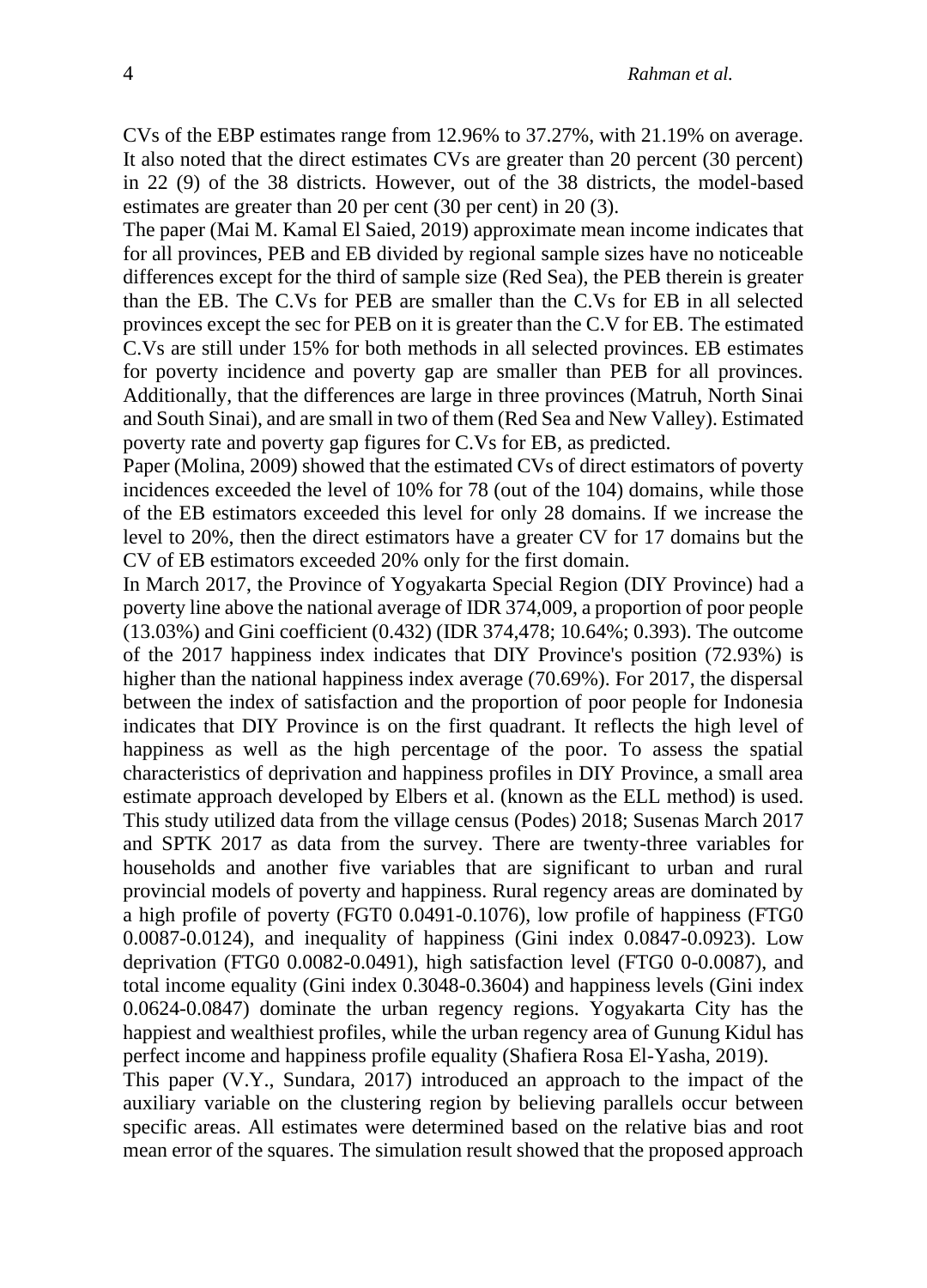can enhance model's ability to estimate non-sampled area. The suggested model was applied to estimate poverty measures in regency and city of Bogor, West Java, Indonesia at sub-districts level. The outcome of case study is smaller than the theoretical model relative root means squares error estimation of empirical Bayes with knowledge cluster.

### **3. Sources of data**

In this research our aim is to compare some techniques of small area estimation. Such that we use secondary data taken from R package "sae". The name of the collected data set "incomedata" which was a Synthetic data on income and other related variables for Spanish 52 provinces. This is a data frame with 17199 observations with 21 variables. We also use three identifier such as "sizeprov" containing the population size for domains in data set incomedata, "sizeprovedu" population sizes by level of education for domains in data set incomedata and "Xoutsamp" containing the values of p auxiliary variables for out-of-sample units within domains of data set incomedata.

The data set incomedata contains synthetic unit-level data on income and other sociological variables in the Spanish provinces. These data have been obtained by simulation. Therefore, conclusions regarding the levels of poverty in the Spanish provinces obtained from these data are not realistic. We will use the following variables from the data set: province name (provlab), province code (prov), income (income), sampling weight (weight), education level (educ), labor status (labor), and finally the indicators of each of the categories of educ and labor.

## **4. Main Results**

In this study, we used poverty mapping data of Spanish provinces to analyze several simple estimates namely direct estimates, post-stratified synthetic estimates with education levels as post-strata, SSD estimates obtained from the com-position of direct and post-stratified synthetic estimates. Also, we calculate the EB estimator considering the auxiliary variable from the out of sample. The poverty incidence for a province is the province mean of a binary variable taking value 1 when person's income is below a given poverty line and 0 otherwise. Binary variable could use for calculate the direct estimate easily applying usual theory. In this research, we used R, SPSS and Excel as the analysis tools. First, we read the income data set which included the data for each individual and the data sets sizeprov the population sizes and sizeprovedu sizes by education level, respectively.

Considered poverty line  $Z = 6557.143$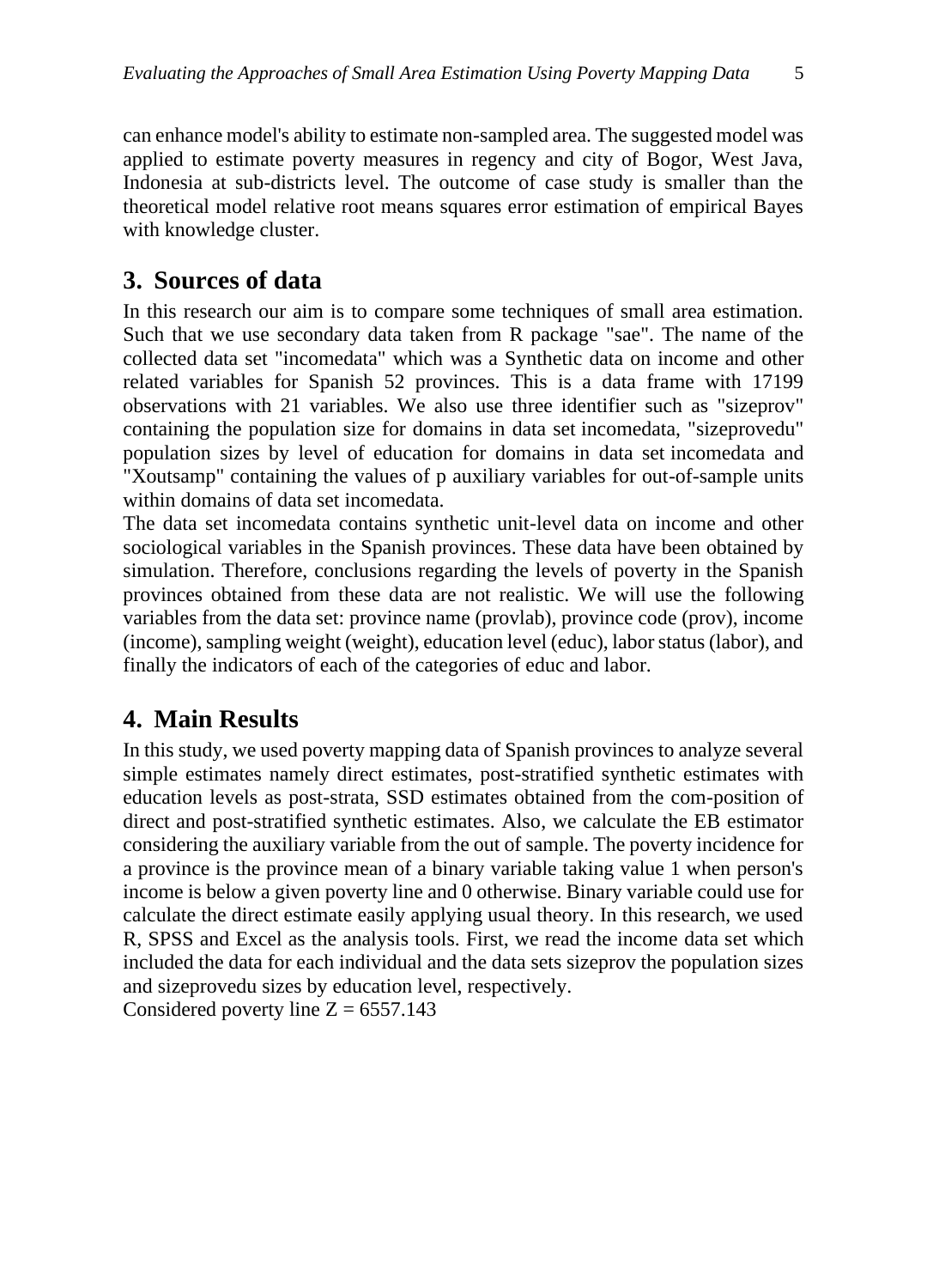|                                    | <b>Frequency</b> | Percentage $(\% )$ |
|------------------------------------|------------------|--------------------|
| Poor (Income $\langle Z \rangle$ ) | 3841             | 22.333             |
| Not poor                           | 13358            | 77 667             |
| $\tau$ otal                        | 17199            | $\alpha$           |

**Table 1: Frequency distribution of poverty incidence**

Maximum number of people about 13358 are not below the poverty line (Z) that is 77.667% people are not poor. And about 3841 people that is 22.333% people are below the poverty line i.e., they are poor.

**Table 2: Sorted Combination of Direct (DIR), Post-stratified synthetic and Sample size dependent (SSD) according to each province (Sorted by decreasing sample size)**

| <b>Province</b>  | <b>Sample Size</b> | DIR×100  | PSYN.educ×100 | $SSD \times 100$ |
|------------------|--------------------|----------|---------------|------------------|
| <b>Barcelona</b> | 1420               | 29.81253 | 21.59556      | 29.81253         |
| Madrid           | 944                | 18.21821 | 20.28249      | 18.25089         |
| Murcia           | 885                | 17.70317 | 22.50054      | 17.72239         |
| Oviedo           | 803                | 26.06401 | 22.00916      | 26.06401         |
| Valencia         | 714                | 21.36068 | 21.32963      | 21.36054         |
| <b>Baleares</b>  | 634                | 9.999792 | 21.71882      | 10.4024          |
| Navarra          | 564                | 16.19077 | 20.92992      | 16.22866         |
| Zaragoza         | 564                | 10.03458 | 21.17064      | 10.03458         |
| Alicante         | 539                | 20.7851  | 21.26954      | 20.7851          |
| Vizcaya          | 524                | 21.69447 | 20.44194      | 21.69447         |
| RiojaLa          | 510                | 25.81181 | 22.40296      | 25.78924         |
| CorunaLa         | 495                | 25.34755 | 21.76006      | 25.23624         |
| Badajoz          | 494                | 21.55389 | 22.35924      | 21.55389         |
| Sevilla          | 482                | 20.50304 | 21.74189      | 20.58245         |
| PalmasLas        | 472                | 16.65184 | 21.809        | 16.65184         |
| Pontevedra       | 448                | 18.54907 | 21.86237      | 18.54907         |
| Santander        | 434                | 34.24443 | 21.56598      | 34.07708         |
| Cadiz            | 398                | 14.88735 | 22.51448      | 14.88735         |
| Tenerife         | 381                | 18.42962 | 21.96155      | 19.17768         |
| Malaga           | 379                | 22.91846 | 22.51928      | 22.90551         |
| Valladolid       | 299                | 19.29233 | 20.98068      | 19.29233         |
| Guipuzcoa        | 285                | 23.69055 | 20.76857      | 23.66709         |
| Caceres          | 282                | 27.03132 | 22.23249      | 26.44514         |
| Toledo           | 275                | 12.55338 | 23.14442      | 12.57643         |
| CiudadReal       | 250                | 20.92153 | 23.23302      | 20.92153         |
| Ceuta            | 235                | 19.7248  | 22.81006      | 19.7248          |
| Jaen             | 232                | 31.2942  | 22.93972      | 31.2942          |
| Cordoba          | 224                | 29.97571 | 22.91798      | 29.51045         |
| Leon             | 218                | 18.80157 | 22.93115      | 19.22223         |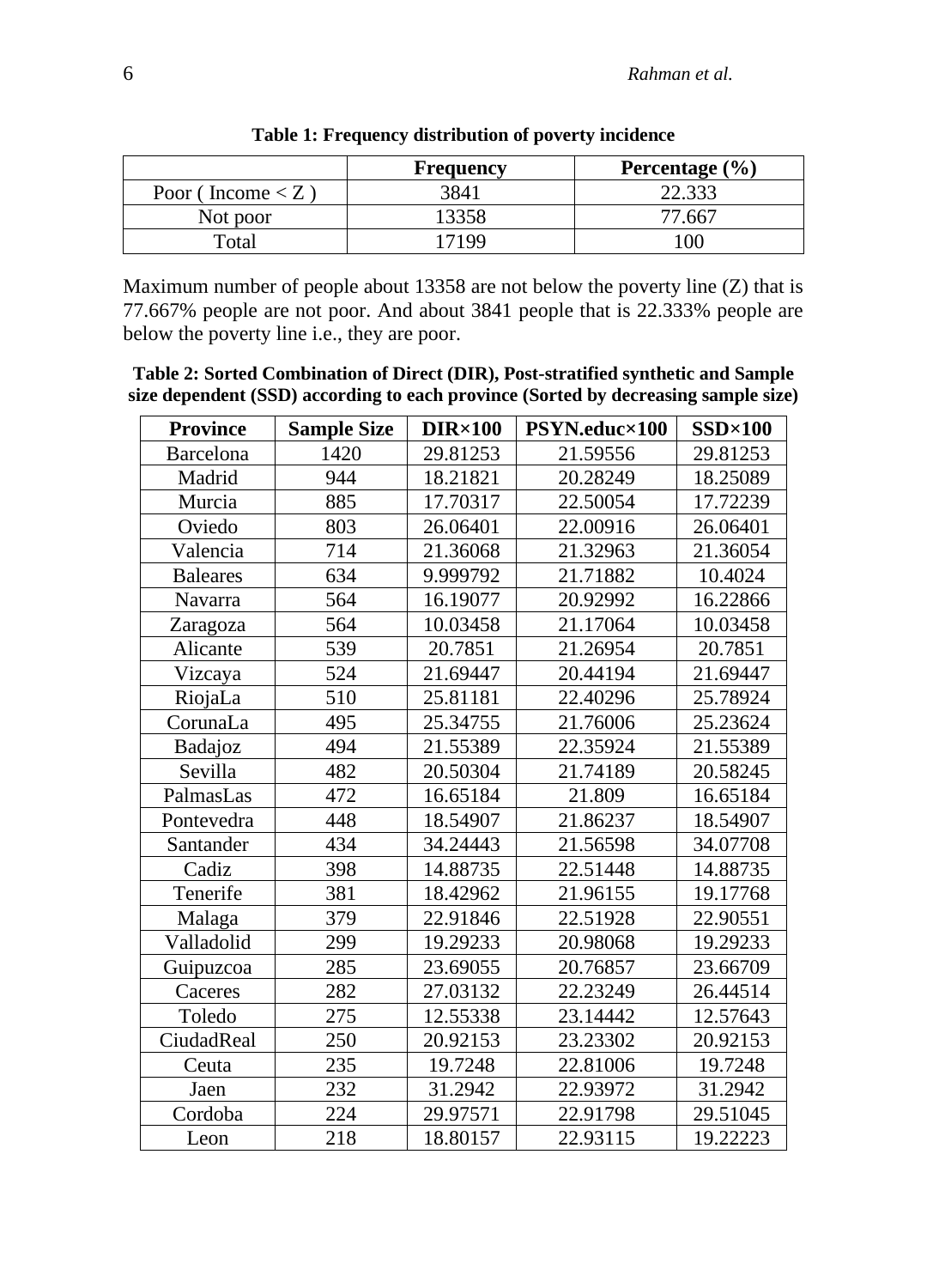| Granada       | 208 | 31.72734 | 22.39243 | 30.97619 |
|---------------|-----|----------|----------|----------|
| Almeria       | 198 | 26.76398 | 23.02936 | 26.76398 |
| Melilla       | 180 | 19.10912 | 22.00697 | 19.43014 |
| Albacete      | 173 | 14.05924 | 22.67562 | 14.30411 |
| Lugo          | 173 | 37.71872 | 23.94922 | 37.58235 |
| <b>Burgos</b> | 168 | 21.41315 | 22.35331 | 21.41315 |
| Salamanca     | 164 | 16.10451 | 21.9324  | 16.76284 |
| Gerona        | 142 | 18.33742 | 21.596   | 18.85399 |
| Tarragona     | 134 | 32.03544 | 22.51761 | 29.51279 |
| Lerida        | 130 | 15.55959 | 23.89632 | 15.55959 |
| Orense        | 129 | 22.79961 | 23.58691 | 22.96765 |
| Huelva        | 122 | 12.58345 | 22.35069 | 13.442   |
| Castellon     | 118 | 17.5982  | 21.91192 | 18.73778 |
| Huesca        | 115 | 24.10761 | 23.10616 | 23.98812 |
| Zamora        | 104 | 30.02744 | 26.17055 | 30.02744 |
| Alava         | 96  | 25.50373 | 20.7788  | 24.08931 |
| Cuenca        | 92  | 26.33406 | 24.83639 | 26.13496 |
| Guadalajara   | 89  | 17.90818 | 22.59389 | 18.78456 |
| Palencia      | 72  | 30.16607 | 23.63212 | 29.39216 |
| Teruel        | 72  | 27.36424 | 22.89205 | 26.70145 |
| Avila         | 58  | 5.5122   | 22.8933  | 10.28835 |

For simplification, the estimated values of each estimator in the Table 2 is multiplied by 100. This table shows that direct estimates and SSD estimates are very similar. The estimated value of these two methods are fluctuate decreases as sample size decreases and they are more slightly more unstable. It is noticeable that when sample size is large the SSD estimator treated as a direct estimator, but it is increases when sample size was small such as Table 2 shows that in "Soria" province (sample size = 20) direct estimated value was 2.541207 which increases to 13.14019 in SSD estimate, in "Avila" province 5.5122 (direct) tern in to 10.28835 (SSD) and others values are approximately similar in both direct and SSD estimates. Otherwise, the synthetic estimator has a bigger contribution. However, the post-stratified synthetic estimates appear to be too stable, giving practically the same values for all provinces. It can be shown more clearly in the following Figure 1.

Segovia | 58 | 22.262 | 22.67927 | 22.33761 Soria | 20 | 2.541207 | 23.10395 | 13.14019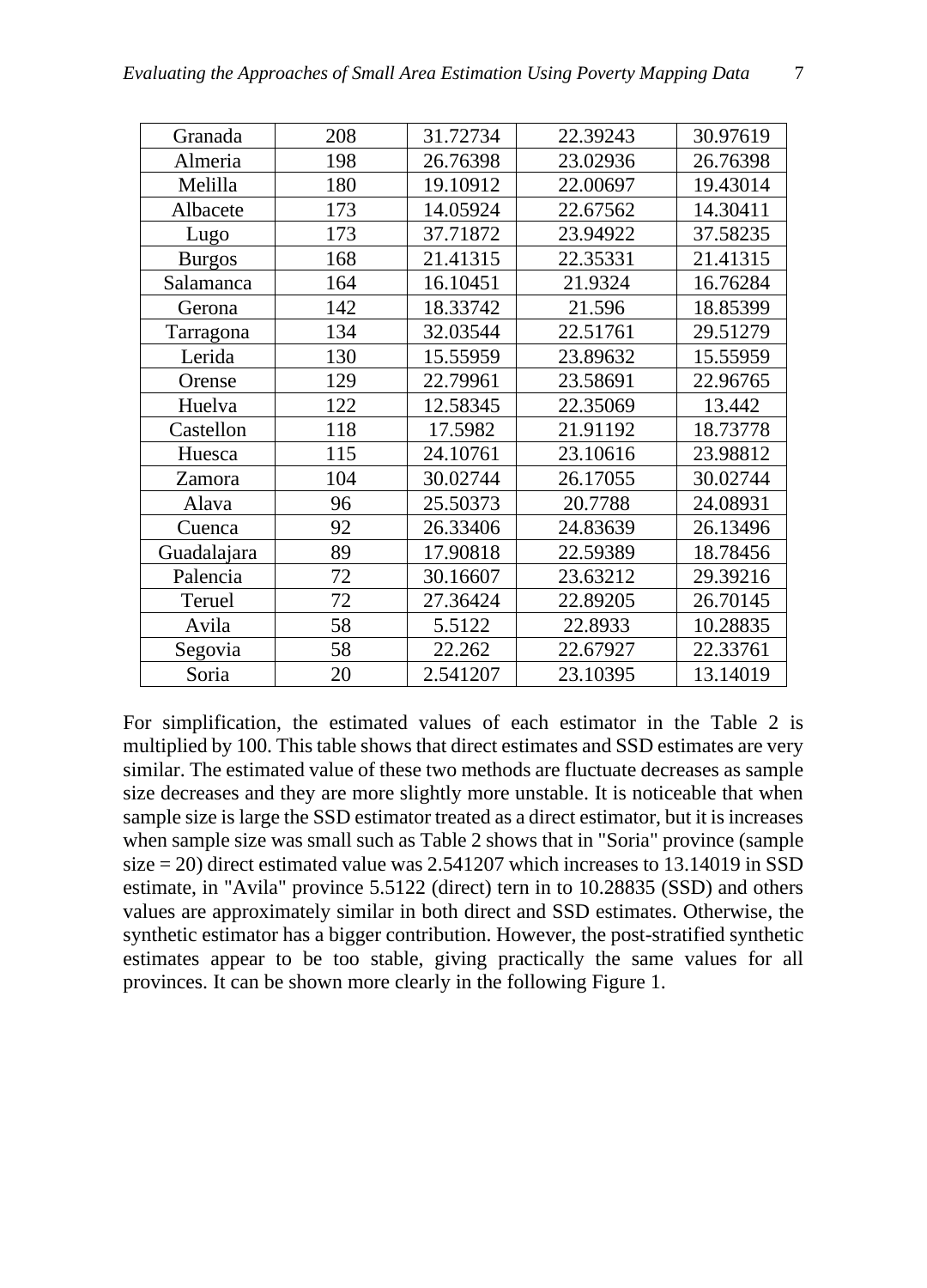

#### **Figure 1: Sorted Combination of Direct (DIR), Post-stratified synthetic and Sample size dependent (SSD) according to each province**

These estimates are plotted in the Figure for each province (area), with provinces sorted by decreasing sample size. This shows that direct estimates and SSD estimates are very similar. The estimated value of these two methods are fluctuately decreases as sample size decreases and they are slightly more unstable. It is noticeable that when sample size is large the SSD estimator treated as a direct estimator, but it is increases when sample size was small. However, the poststratified synthetic estimates appear to be too stable, giving practically the same values for all provinces. From the result it can be conclude that Direct estimator and SSD estimator have a similar impact on estimation procedure and Post-stratified Synthetic estimator is the best estimator than Direct and SSD estimator.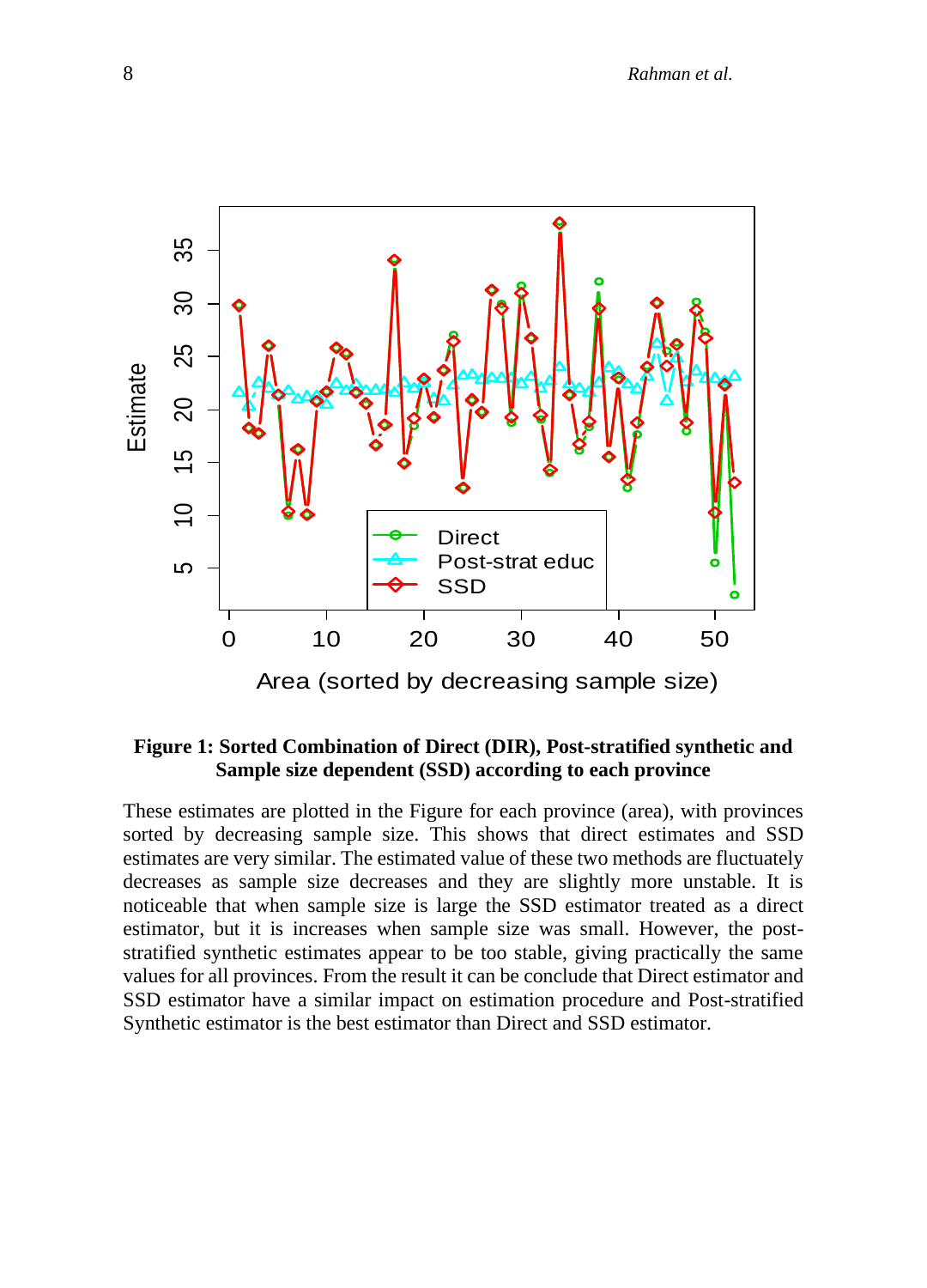| <b>Descriptive statistics</b> |               |                                     |            |  |  |  |
|-------------------------------|---------------|-------------------------------------|------------|--|--|--|
| <b>Estimator</b>              | <b>Direct</b> | <b>Post-stratified</b><br>synthetic | <b>SSD</b> |  |  |  |
| Minimum                       | 2.54          | 20.28                               | 10.03      |  |  |  |
| Maximum                       | 37.72         | 26.17                               | 37.58      |  |  |  |
| Mean                          | 21.3766       | 22.3575                             | 21.6464    |  |  |  |
| <b>Standard Error (SE)</b>    | .98729        | .14871                              | .86618     |  |  |  |
| Standard deviation            | 7.11945       | 1.07233                             | 6.24609    |  |  |  |

**Table 3: Descriptive statistics of Direct, Post-stratified synthetic and SSD estimate**

Above Table 3 depicted a descriptive comparison among the three estimator namely Direct estimator, Post-stratified Synthetic estimator and Sample Size Dependent (SSD) estimator. The Direct estimated values ranging from 2.54 to 37.72, which is approximately similar to the SSD estimated value ranging from 10.03 to 37.03. But in SSD the minimum estimated value (10.03) is greater than the Direct estimated value (2.54), in this sense SSD estimator have a great impact in small area estimation. The Post-stratified Synthetic estimates are ranging from 20.28 to 26.17. The mean value of these three estimators are approximately similar to each other. The standard deviation (SD) of Direct estimates (sd=7.11945) and SSD estimates (sd=6.24609) are approximately similar, but they are greater than the standard deviation (SD) of Post-stratified Synthetic estimates (sd=1.07233). Therefore, from Table 3, it can be conclude that among these three estimator Post-stratified Synthetic estimator is the best estimator than Direct and SSD estimator.

The estimation of nonlinear parameters of EB estimators based on BHF model provided by Battese et al. (1988). The values of the auxiliary variables in the model are needed for each out-of-sample unit. We use the sample data from all the provinces to fit the model and compute EB estimates and corresponding MSE estimates for all the provinces. For these selected provinces, the data set Xoutsamp contains the values for each out-of-sample individual of the considered auxiliary variables, which are the categories of education level and of labor status, defined exactly as in the data set incomedata. MSE estimates of the EB estimators under BHF model can be obtained using the parametric bootstrap method for finite populations introduced by González-Manteiga et al. (2008). Again, these data have been obtained by simulation.

To calculate EB estimates of the poverty incidences under BHF model for log (income + constant) for all provinces to fulfill the normality assumption. The list fit of the output gives information about the fitting process. The resulted linear mixed effects model fit by REAL method are depicted below, whether we find that all the auxiliary variables are significant (see Fixed effect table) and the correlation among the variables are independent (Fixed effects correlation table).

REML criterion at convergence: 18966.7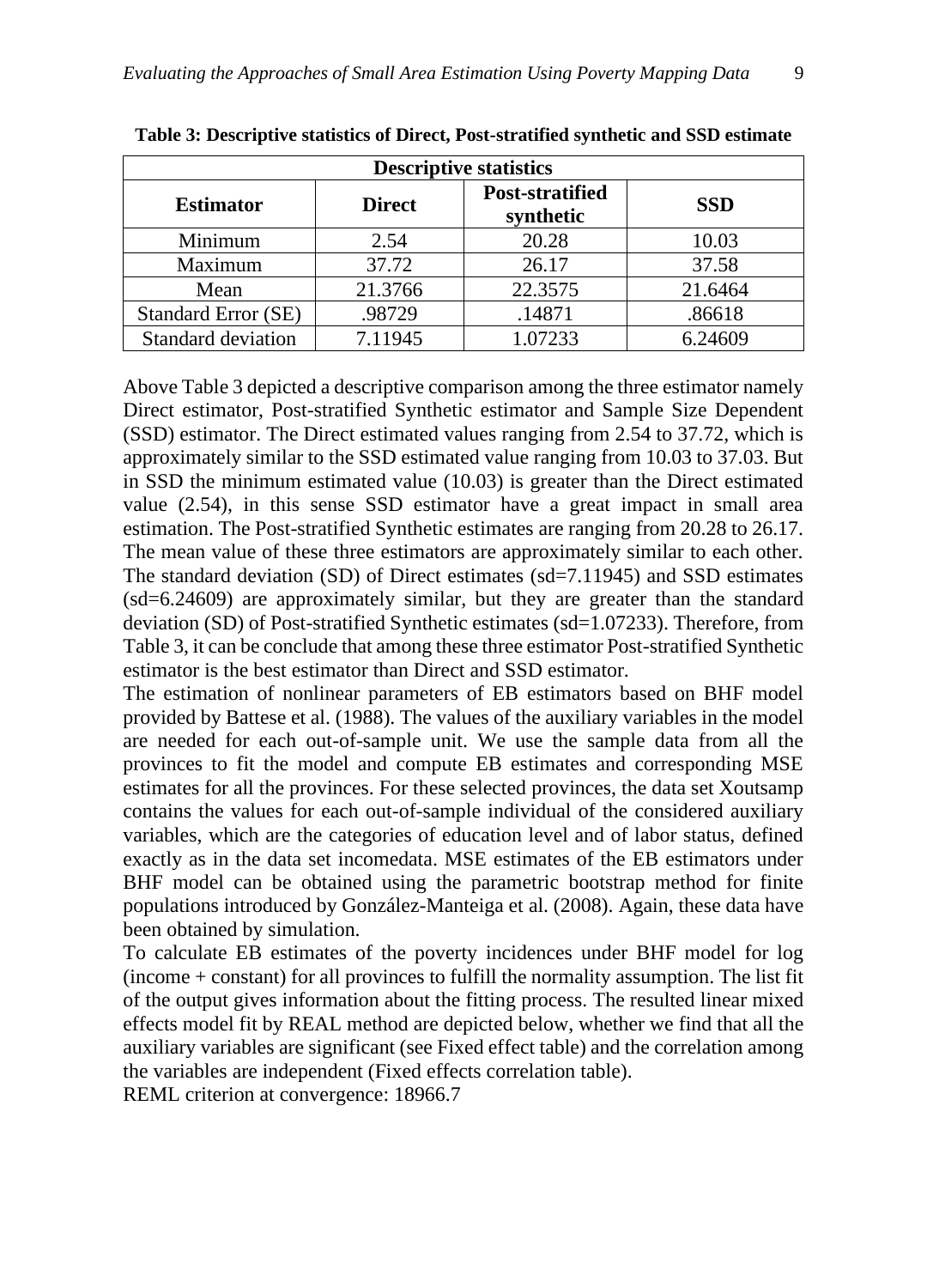| <b>Random effects</b>        |                      |               |  |  |  |  |
|------------------------------|----------------------|---------------|--|--|--|--|
| Groups                       | Variance             | Standard Dev. |  |  |  |  |
| Dom (intercept)              | 0.008904             | 0.09436       |  |  |  |  |
| Residual                     | 0.41794              |               |  |  |  |  |
| Number of observation: 17199 |                      |               |  |  |  |  |
|                              | Number of domain: 52 |               |  |  |  |  |

| <b>Fixed effects</b> |             |            |         |          |  |  |
|----------------------|-------------|------------|---------|----------|--|--|
|                      | Estimate    | Std. Error | t value | p-value  |  |  |
| Xs(Intercept         | 9.505176    | 0.014385   | 660.8   | 0.00     |  |  |
| Xseduc1              | $-0.124043$ | 0.007281   | $-17.0$ | 0.00     |  |  |
| Xseduc3              | 0.291927    | 0.010366   | 28.2    | 0.00     |  |  |
| Xslabor1             | 0.145985    | 0.006916   | 21.1    | 0.00     |  |  |
| Xslabor2             | $-0.081624$ | 0.017083   | $-4.8$  | $0.00\,$ |  |  |

| <b>Correlation of fixed effects</b> |                                       |       |          |       |  |  |  |  |
|-------------------------------------|---------------------------------------|-------|----------|-------|--|--|--|--|
|                                     | Xsedc3   Xslabor1<br>Xsedc1<br>Xs(In) |       |          |       |  |  |  |  |
| Xseduc1                             | $-0.212$                              |       |          |       |  |  |  |  |
| Xseduc1                             | $-0.070$                              | 0.206 |          |       |  |  |  |  |
| Xslabor1                            | $-0.199$                              | 0.128 | $-0.228$ |       |  |  |  |  |
| Xslabor2                            | $-0.079$                              | 0.039 | $-0.039$ | 0.168 |  |  |  |  |

Checking model assumptions is crucial since the optimality properties of the EB estimates depend on the extent to which those assumptions are true. We draw the usual residual plots to detect departures from BHF model for the transformed income. An index plot of residuals and a histogram are given below: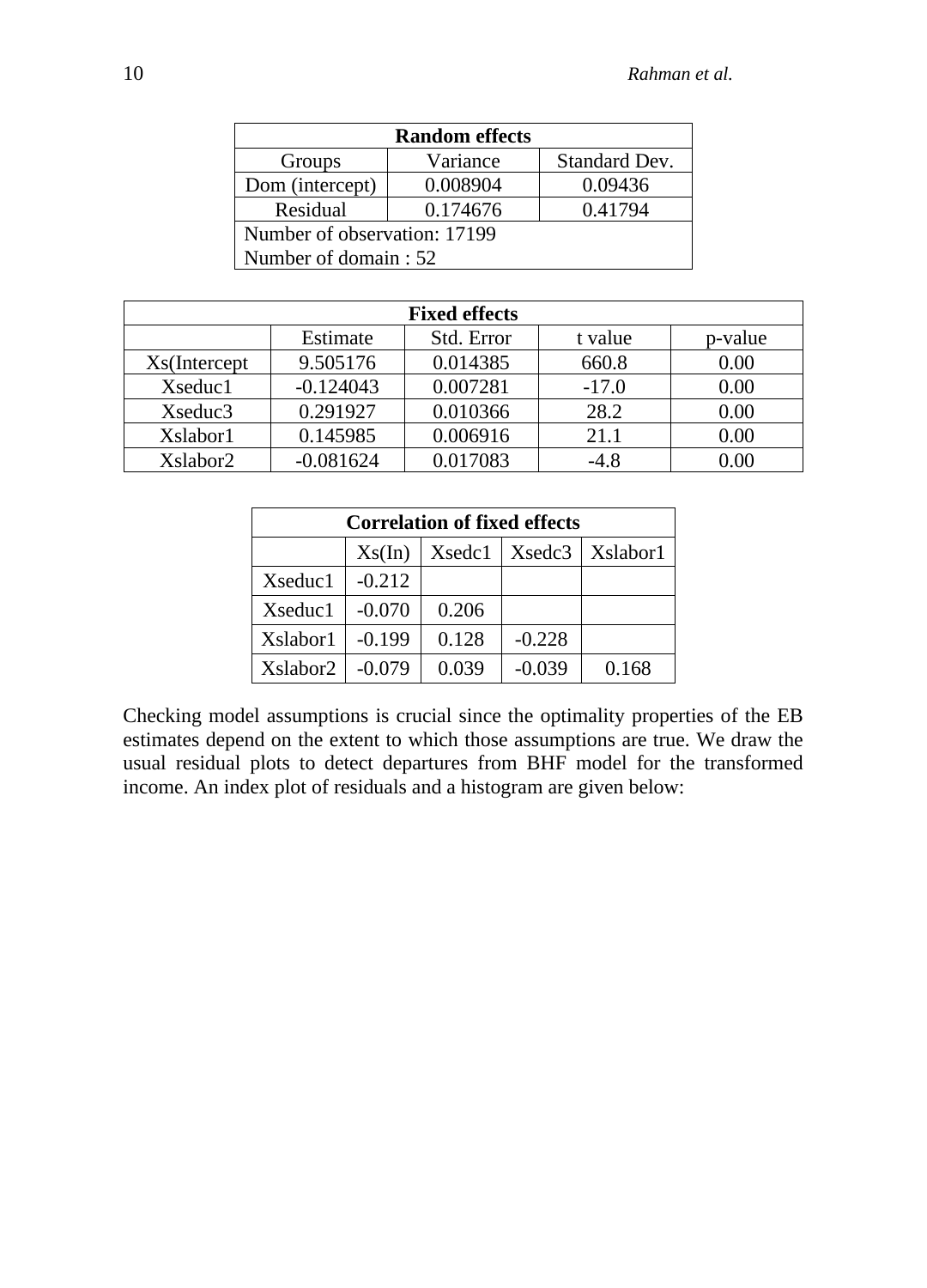

**Figure 2: Checking model assumption**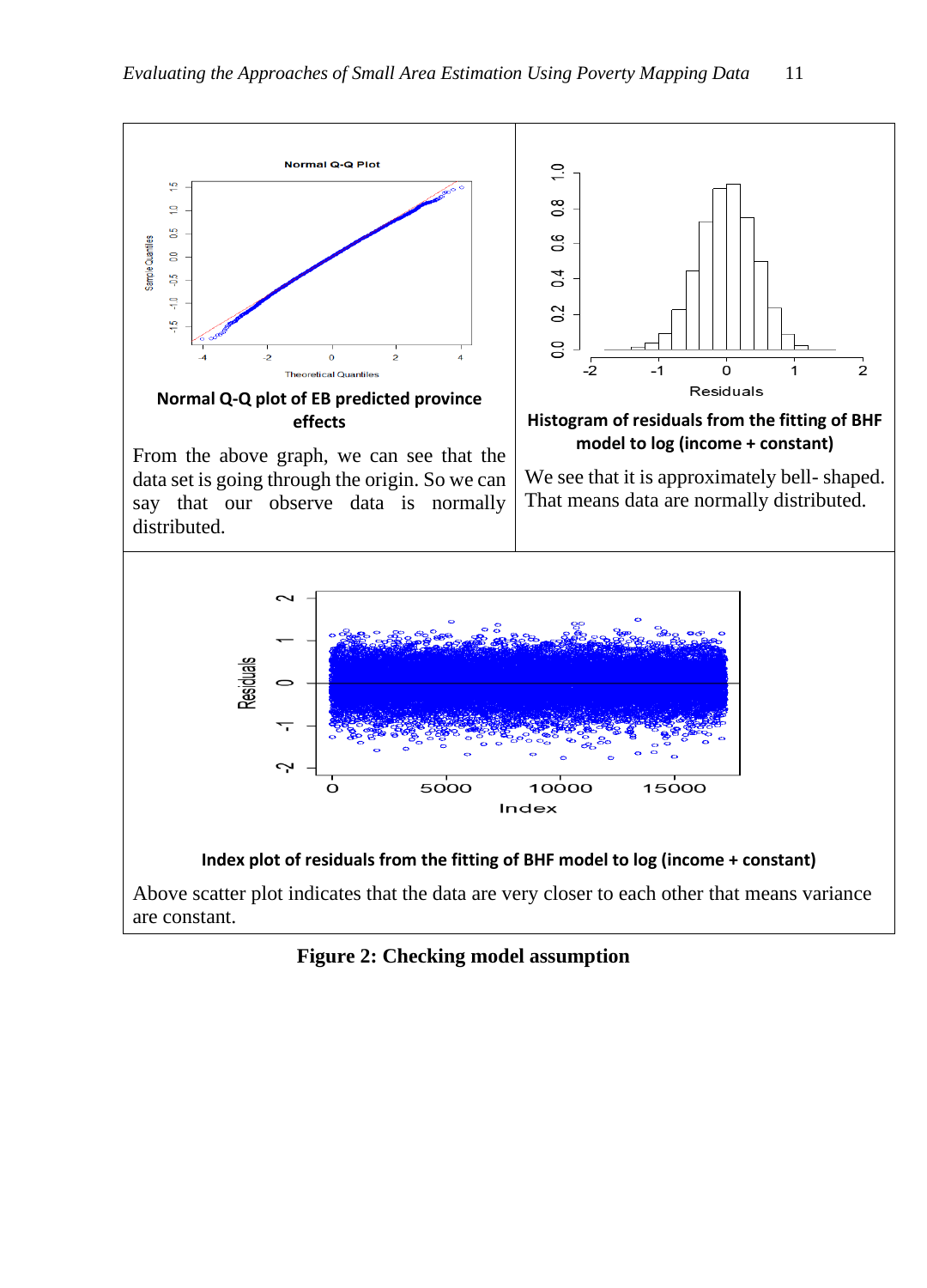| <b>Province</b><br><b>Index</b> | <b>Province</b><br><b>Name</b> | <b>Sample</b><br><b>Size</b> | <b>Direct</b> | <b>CV. DIR</b> | EB       | <b>CV. EB</b> |
|---------------------------------|--------------------------------|------------------------------|---------------|----------------|----------|---------------|
|                                 | Alava                          | 96                           | 0.255037      | 19.00367       | 0.335    | 7.226619      |
| $\overline{2}$                  | Albacete                       | 173                          | 0.140592      | 21.6384        | 0.159711 | 12.93839      |
| 3                               | Alicante                       | 539                          | 0.207851      | 10.48198       | 0.210909 | 5.402373      |
| $\overline{4}$                  | Almeria                        | 198                          | 0.26764       | 15.28299       | 0.24101  | 7.834946      |
| $\overline{5}$                  | Avila*                         | 58                           | 0.055122      | 46.35946       | 0.123793 | 24.96203      |
| 6                               | Badajoz                        | 494                          | 0.215539      | 10.93958       | 0.201012 | 5.96569       |
| $\overline{7}$                  | <b>Baleares</b>                | 634                          | 0.099998      | 15.36549       | 0.11511  | 8.837025      |
| 8                               | Barcelona                      | 1420                         | 0.298125      | 5.428952       | 0.289218 | 2.307215      |
| 9                               | <b>Burgos</b>                  | 168                          | 0.214132      | 20.89156       | 0.188929 | 8.973926      |
| 10                              | Caceres                        | 282                          | 0.270313      | 11.56369       | 0.331773 | 4.358747      |
| 11                              | Cadiz                          | 398                          | 0.148874      | 14.7039        | 0.135251 | 8.6262        |
| 12                              | Castellon                      | 118                          | 0.175982      | 20.37073       | 0.255    | 8.938094      |
| 13                              | CiudadReal                     | 250                          | 0.209215      | 15.67395       | 0.20264  | 8.696991      |
| 14                              | Cordoba                        | 224                          | 0.299757      | 13.12423       | 0.311161 | 5.926287      |
| 15                              | CorunaLa                       | 495                          | 0.253475      | 9.73552        | 0.268444 | 3.99551       |
| 16                              | Cuenca                         | 92                           | 0.263341      | 22.45527       | 0.247717 | 9.927219      |
| 17                              | Gerona                         | 142                          | 0.183374      | 20.23291       | 0.222254 | 8.419048      |
| 18                              | Granada                        | 208                          | 0.317273      | 12.74599       | 0.335529 | 5.548515      |
| 19                              | Guadalajara                    | 89                           | 0.179082      | 23.64297       | 0.254157 | 9.667373      |
| 20                              | Guipuzcoa                      | 285                          | 0.236905      | 13.48546       | 0.245158 | 6.101039      |
| 21                              | Huelva                         | 122                          | 0.125834      | 25.45047       | 0.139508 | 16.48341      |
| 22                              | Huesca                         | 115                          | 0.241076      | 20.14448       | 0.278    | 8.05499       |
| 23                              | Jaen                           | 232                          | 0.312942      | 13.17392       | 0.284138 | 5.585637      |
| 24                              | Leon                           | 218                          | 0.188016      | 15.97012       | 0.249541 | 6.945103      |
| 25                              | Lerida                         | 130                          | 0.155596      | 24.88785       | 0.168231 | 12.96007      |
| 26                              | RiojaLa                        | 510                          | 0.258118      | 9.527405       | 0.265843 | 3.809543      |
| 27                              | Lugo                           | 173                          | 0.377187      | 15.10213       | 0.341387 | 5.242763      |
| 28                              | Madrid                         | 944                          | 0.182182      | 8.996593       | 0.191716 | 3.688254      |
| 29                              | Malaga                         | 379                          | 0.229185      | 11.93636       | 0.244908 | 5.155946      |
| 30                              | Murcia                         | 885                          | 0.177032      | 9.31421        | 0.186565 | 4.323254      |
| 31                              | Navarra                        | 564                          | 0.161908      | 11.37696       | 0.174574 | 5.835955      |
| 32                              | Orense                         | 129                          | 0.227996      | 18.41902       | 0.306667 | 7.349597      |
| 33                              | Oviedo                         | 803                          | 0.26064       | 8.03322        | 0.268319 | 3.274346      |
| 34                              | Palencia <sup>*</sup>          | 72                           | 0.301661      | 23.80085       | 0.274306 | 11.25716      |
| 35                              | PalmasLas                      | 472                          | 0.166518      | 13.85587       | 0.150212 | 7.020753      |
| 36                              | Pontevedra                     | 448                          | 0.185491      | 13.04047       | 0.161652 | 7.475342      |
| 37                              | Salamanca                      | 164                          | 0.161045      | 18.61741       | 0.199634 | 10.25905      |
| 38                              | Tenerife                       | 381                          | 0.184296      | 11.14808       | 0.249711 | 4.648279      |

**Table 4: Comparison of Direct and Empirical Bayes (EB) estimates and their respective coefficient of variation**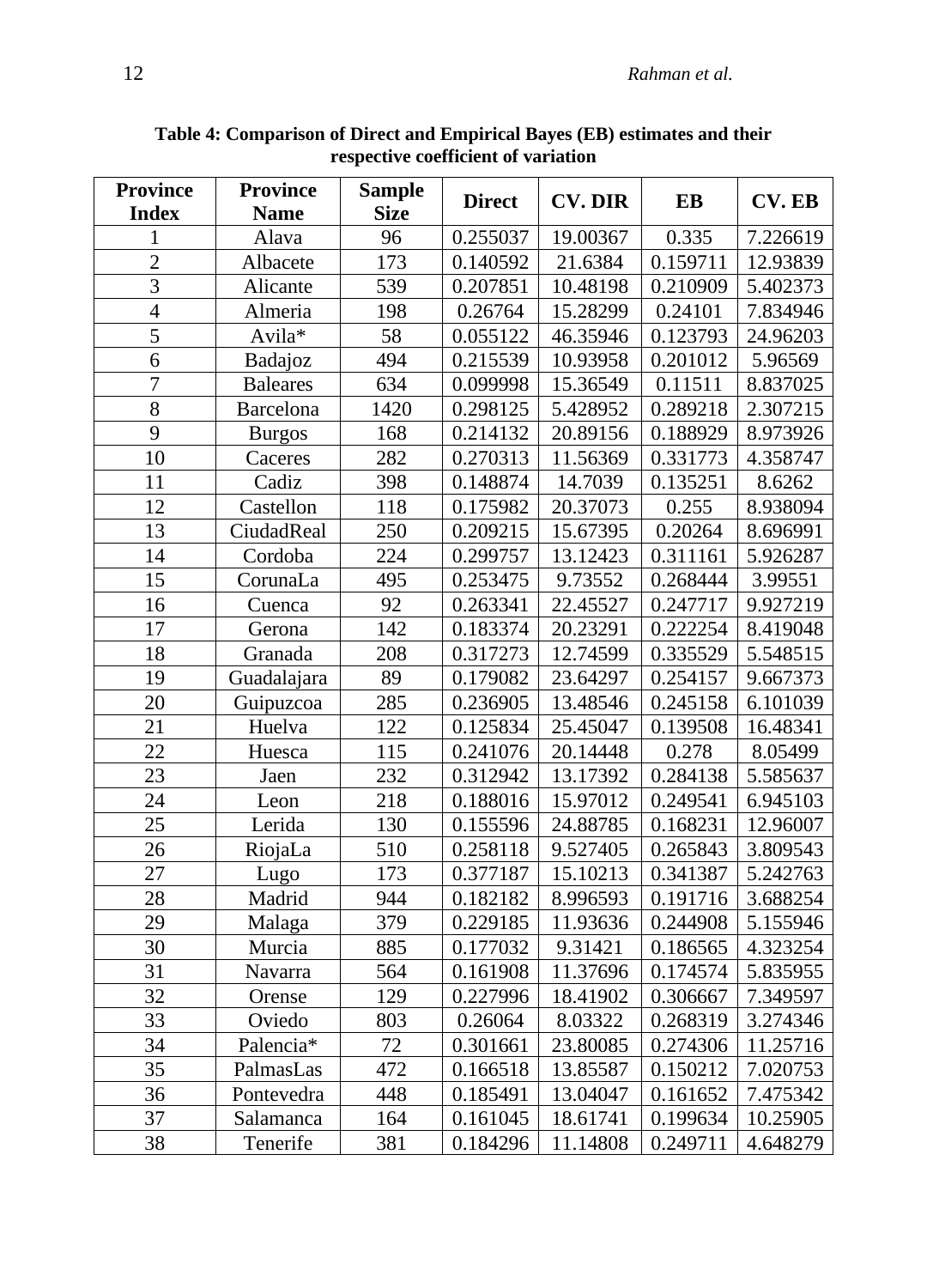| 39 | Santander  | 434 | 0.342444 | 9.487491 | 0.351866 | 3.26399  |
|----|------------|-----|----------|----------|----------|----------|
| 40 | Segovia*   | 58  | 0.22262  | 25.33449 | 0.283448 | 10.66742 |
| 41 | Sevilla    | 482 | 0.20503  | 10.35226 | 0.231784 | 4.650448 |
| 42 | Soria*     | 20  | 0.025412 | 99.97815 | 0.1175   | 42.7319  |
| 43 | Tarragona  | 134 | 0.320354 | 15.40193 | 0.414328 | 5.333037 |
| 44 | Teruel*    | 72  | 0.273642 | 24.57017 | 0.315556 | 9.257185 |
| 45 | Toledo     | 275 | 0.125534 | 16.98341 | 0.149673 | 9.837353 |
| 46 | Valencia   | 714 | 0.213607 | 9.693081 | 0.228852 | 3.890675 |
| 47 | Valladolid | 299 | 0.192923 | 16.64643 | 0.157492 | 9.689178 |
| 48 | Vizcaya    | 524 | 0.216945 | 10.21295 | 0.22063  | 5.150919 |
| 49 | Zamora     | 104 | 0.300274 | 20.06599 | 0.274712 | 8.936914 |
| 50 | Zaragoza   | 564 | 0.100346 | 15.63731 | 0.112996 | 8.187835 |
| 51 | Ceuta      | 235 | 0.197248 | 16.93905 | 0.189915 | 8.724863 |
| 52 | Melilla    | 180 | 0.191091 | 18.00719 | 0.216833 | 7.904507 |

Above table shows that most of the estimated value of Direct estimation for each province less than the estimated value obtain by EB estimation. Coefficient of variation in each province for direct estimate is greater than the coefficient of variation (CV) of EB estimate. It can be visually shown in Figure 3 and Figure 4.

\*indicate 5 selected province with small sample size. The table shows that the estimated value of Direct (DIR) estimators for four provinces with small sample size namely Avila, Segovia, Soria, Teruel poverty incidence lie under EB estimates. Additionally that the differences are large in three provinces (Avila, Segovia, Soria), and are small in one of them (palencia). The above table also shows that the estimated C.Vs of Direct (DIR) for poverty incidence estimators are noticeably larger than those of Empirical Bayes (EB) estimators in all provinces. Such that we can say that EB estimate is better than direct estimation.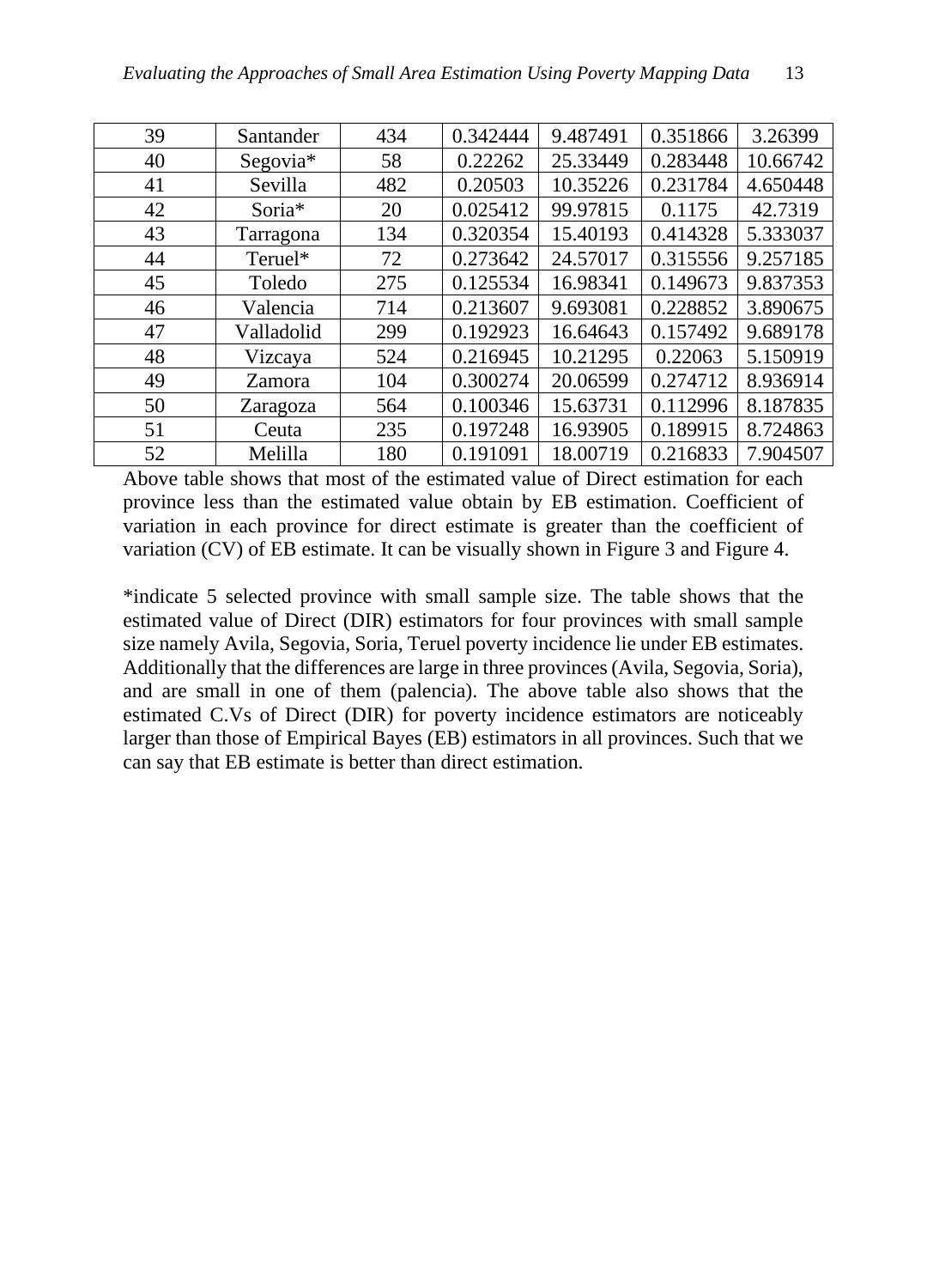

**Figure 3: The estimated poverty incidence for Direct (DIR) and EB estimates**

The figures above showed that most of the direct estimates for poverty incidence lie under Empirical Bayes (EB) estimator for all selected provinces.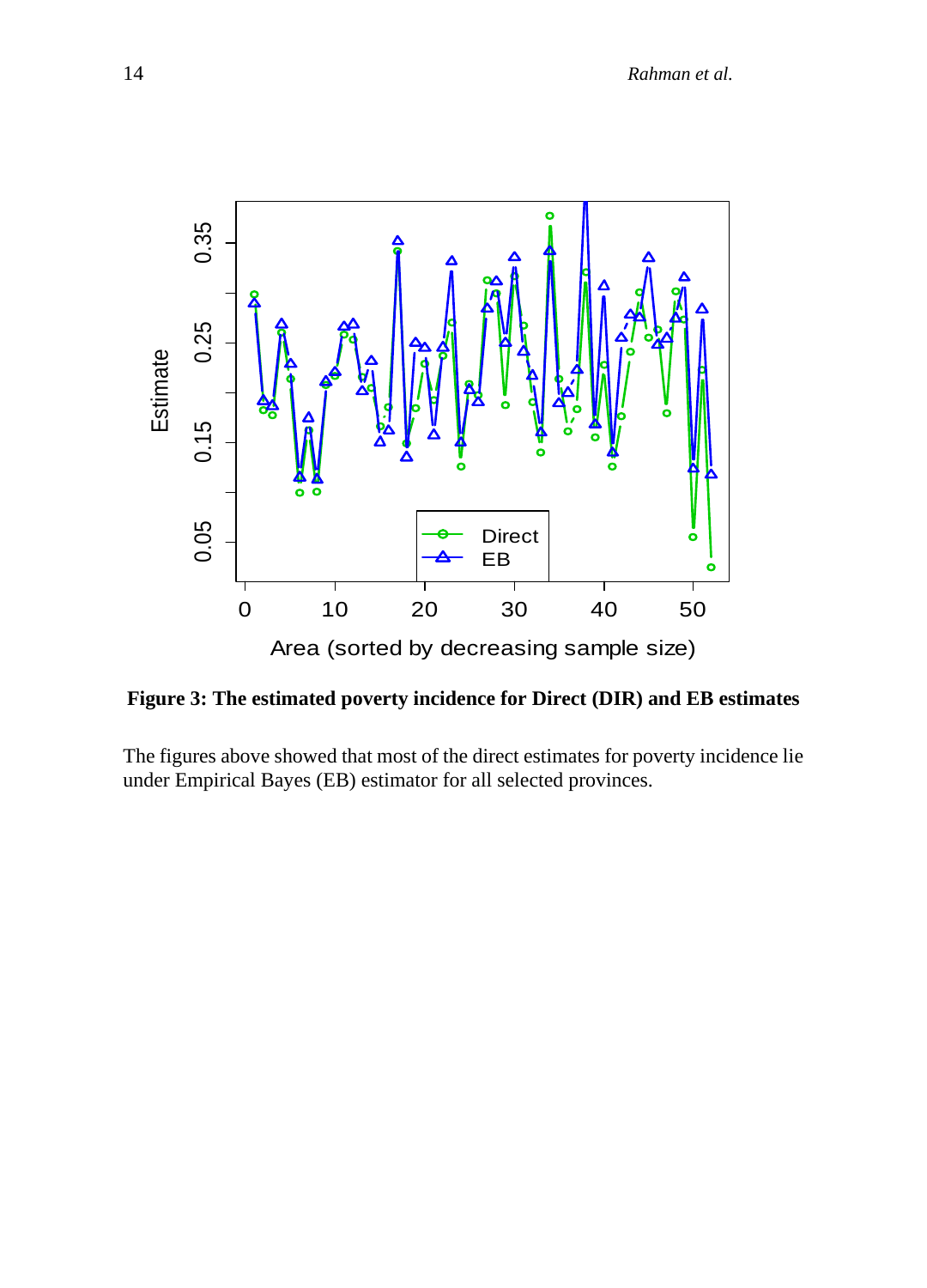

**Figure 4: Estimated C.Vs of Direct (DIR) and EB for each area**

The above graph shows that the estimated C.Vs of Direct (DIR) estimators are noticeably larger than those of Empirical Bayes (EB) estimators in all provinces. From Figure 3 and Figure 4, it is clear that model based estimator such as Empirical Bayes (EB) estimator is one of the most efficient estimator than direct estimator in the case of small area estimation.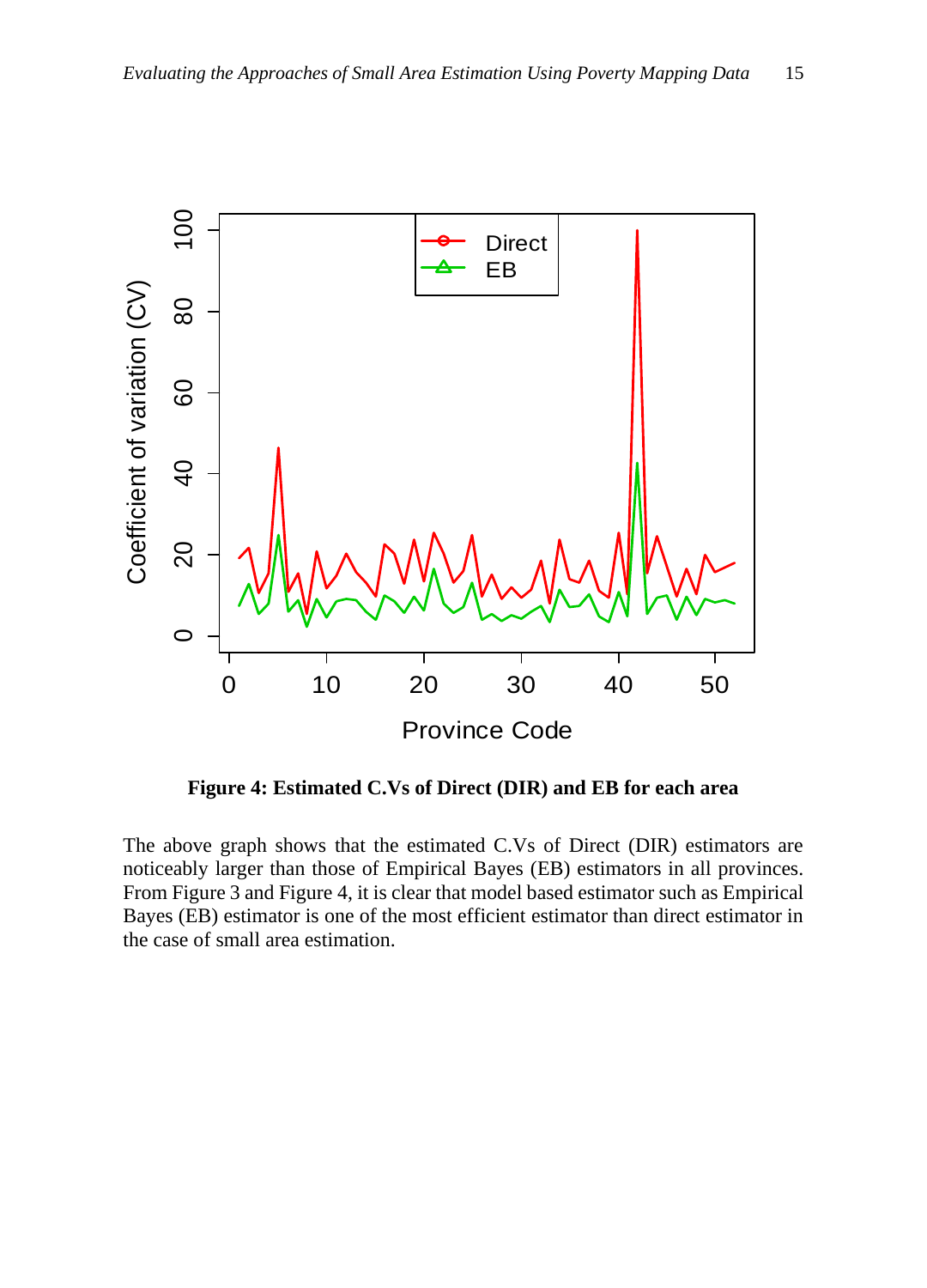

**Figure 5: Scatter plot of Direct, SSD, Post-stratified synthetic and EB estimates according to sample size**

From the Figure 5 it can be seen that scatter plot of direct estimates (Range: 0.025412-0.377187), SSD estimates (Range: .100346-.375823) and EB estimates (Range: 0.11299-0.41432) according to the sample size estimated value are fluctuately increasing as sample size increases, they are unstable (Range: 0.025412- 0.377187) and they are approximately same. But in the case of post-stratified synthetic estimated values are stable (Range: 0.202825-0.261705). Comparing to the direct estimates with indirect estimates (post-stratified synthetic, SSD, EB) it can be shown that the estimated value of indirect estimates are greater than direct estimated values as if there is small sample size.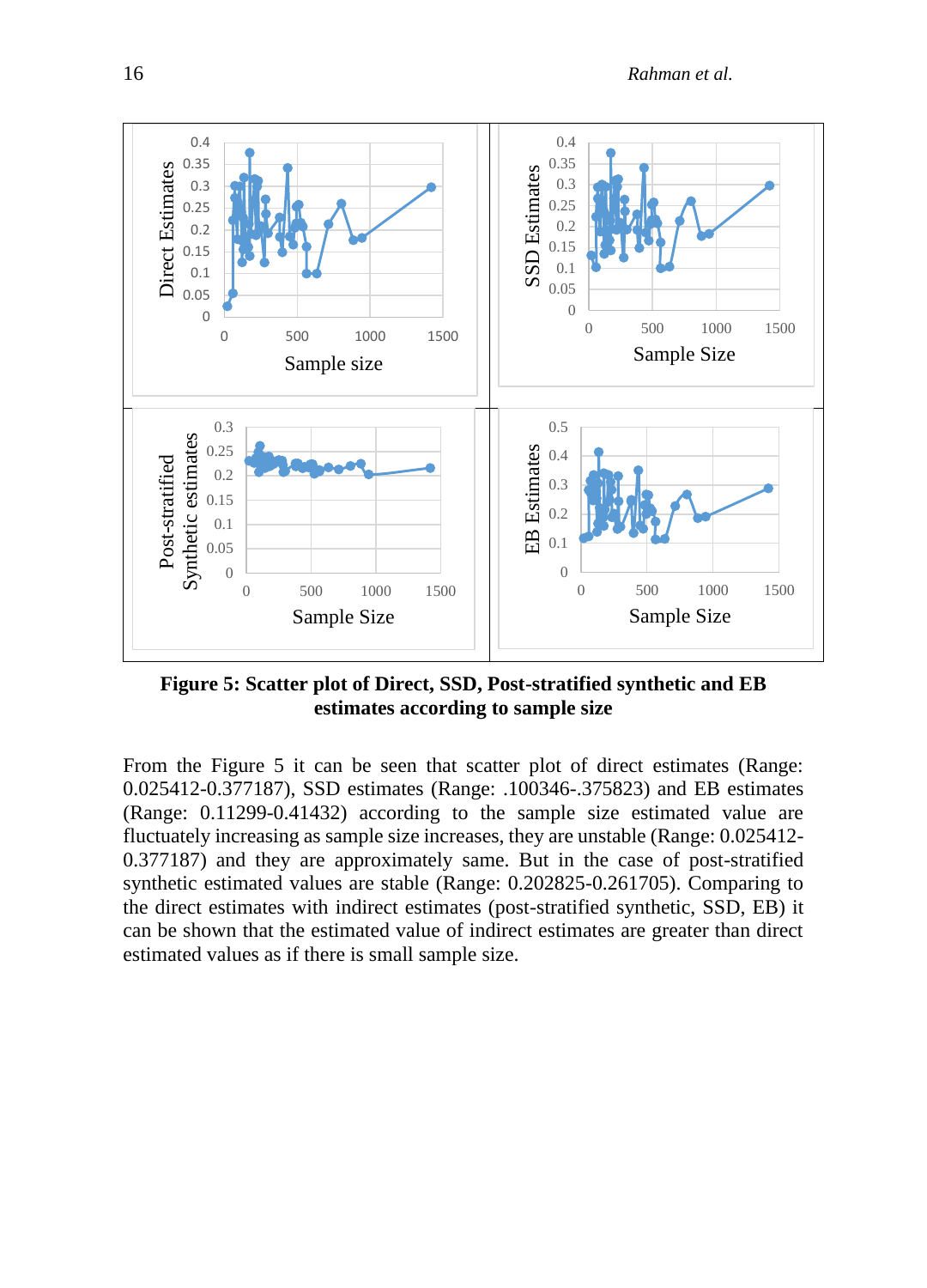

**Figure 6: Scatter plot of Direct, post-stratified synthetic, SSD and EB estimates according to province code**

Figure 6 indicates that the estimated value of Direct, SSD and EB estimator have a great distance from their mean value and the estimated value of Post-stratified Synthetic estimator are closer to their mean value and they are approximately stable.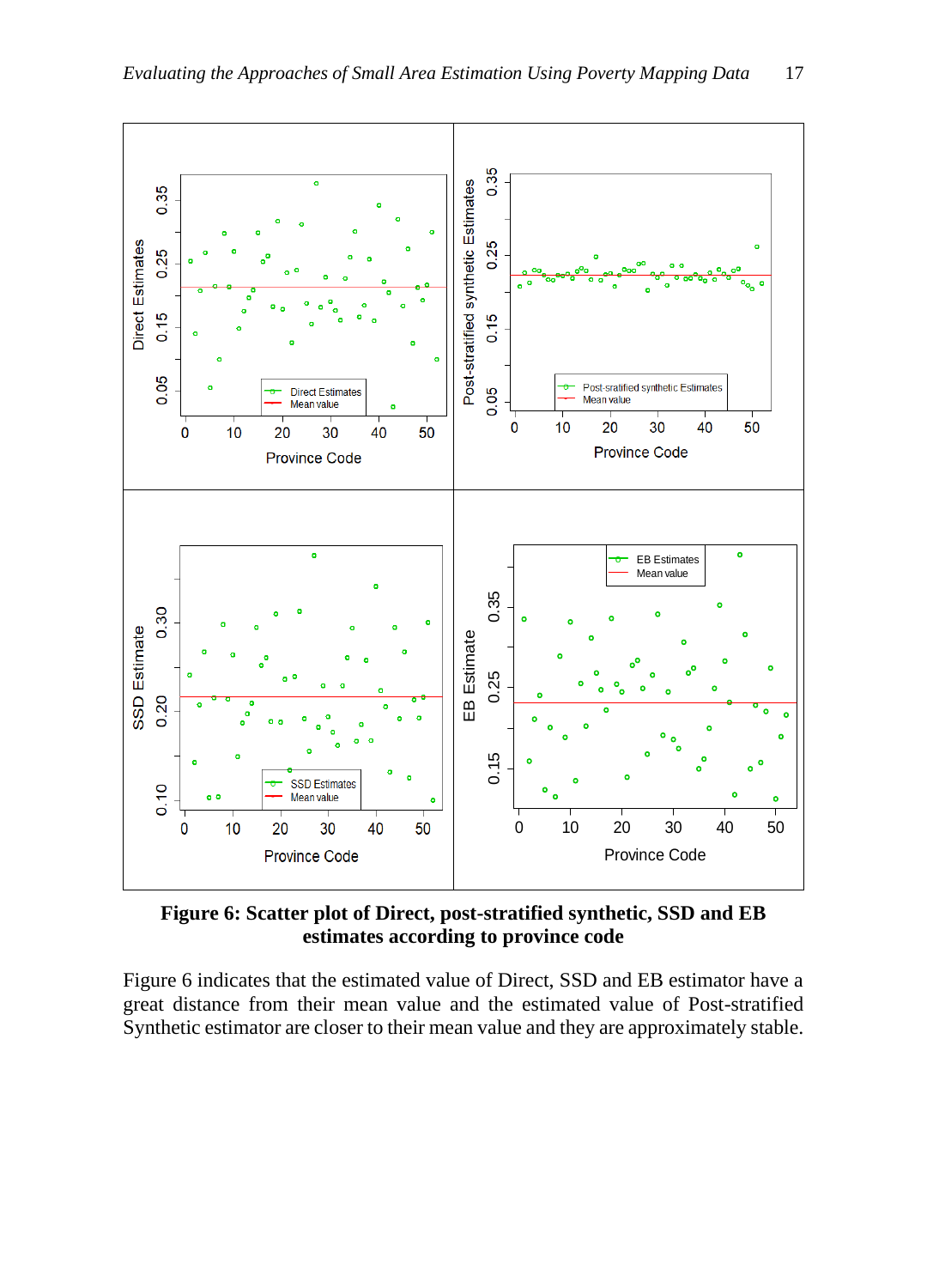

**Figure 7: Bias scatter plot between True values and Direct, post-stratified synthetic and EB estimates**

The scatter plot of true value (on the Y-axis) against direct estimates and EB estimates (on the X-axis) displayed a regression line close to the Y=X line. Here the slope coefficient estimate was near to 1 and intercept was not significantly differ from zero (0), indicating that there is no evidence to reject the hypothesis of lack bias for the direct estimate. That means, it can be conclude that Direct estimates and EB estimates are approximately unbiased. The main difference is that the value points in EB estimator are situated exactly in a straight line but the points of direct estimator have a significance distance from the straight line.

The scatter plot of true value (on the Y-axis) against post-stratified synthetic estimates and SSD estimates (on the X-axis) displayed a regression line that are not close to the Y=X line. Here the slope coefficient estimate was not near to 1 and intercept was significantly differ from zero (0), indicating that there is an evidence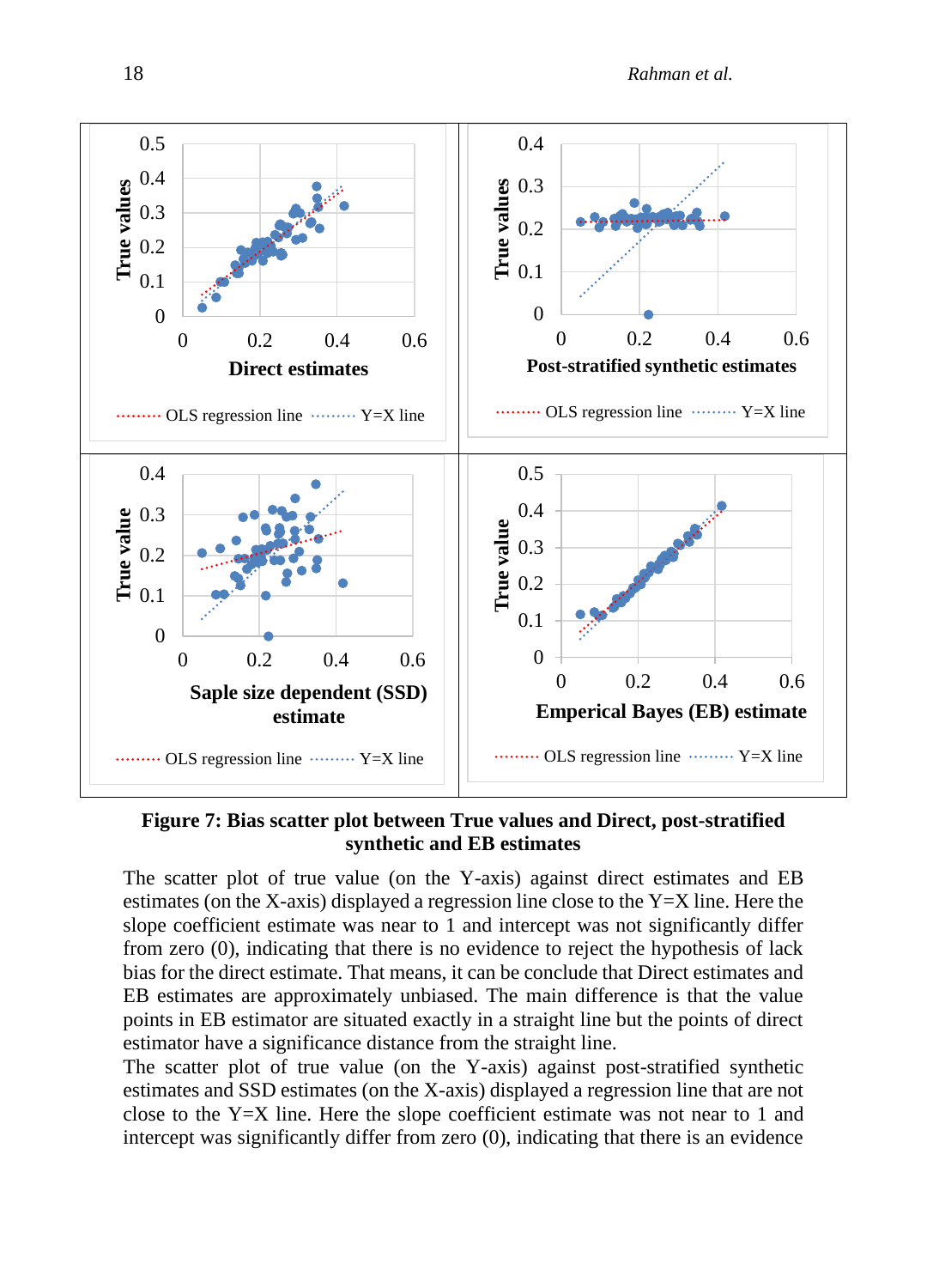to reject the hypothesis of lack bias for the post-stratified synthetic estimate. That means, it can be conclude that post-stratified synthetic estimates and SSD estimates are extreme biased.

### **5. Conclusion**

Our estimated results shown that direct estimates and sample size dependent (SSD) estimates are very similar. The estimated value of these two methods are fluctuately decreases as sample size decreases and they are slightly more unstable. It is noticeable that when sample size is large the SSD estimator treated as a direct estimator, but it is increases when sample size was small. However, the poststratified synthetic estimates appear to be too stable, giving practically the same values for all provinces. But direct estimator is approximately unbiased but SSD and Post-stratified synthetic estimator is extreme biased. EB estimator depicted that most of the estimated value of Direct estimation for each province less than the estimated value obtain by EB estimation. Coefficient of variation in each province for direct estimate is greater than the coefficient of variation (CV) of EB estimate and it can also be shown that EB estimator is approximately unbiased. Such that we can say that EB (model based) estimate is better estimation method in the case of small area estimation. That's why, it is impossible to think any research work without knowing the SAE technique in the present world.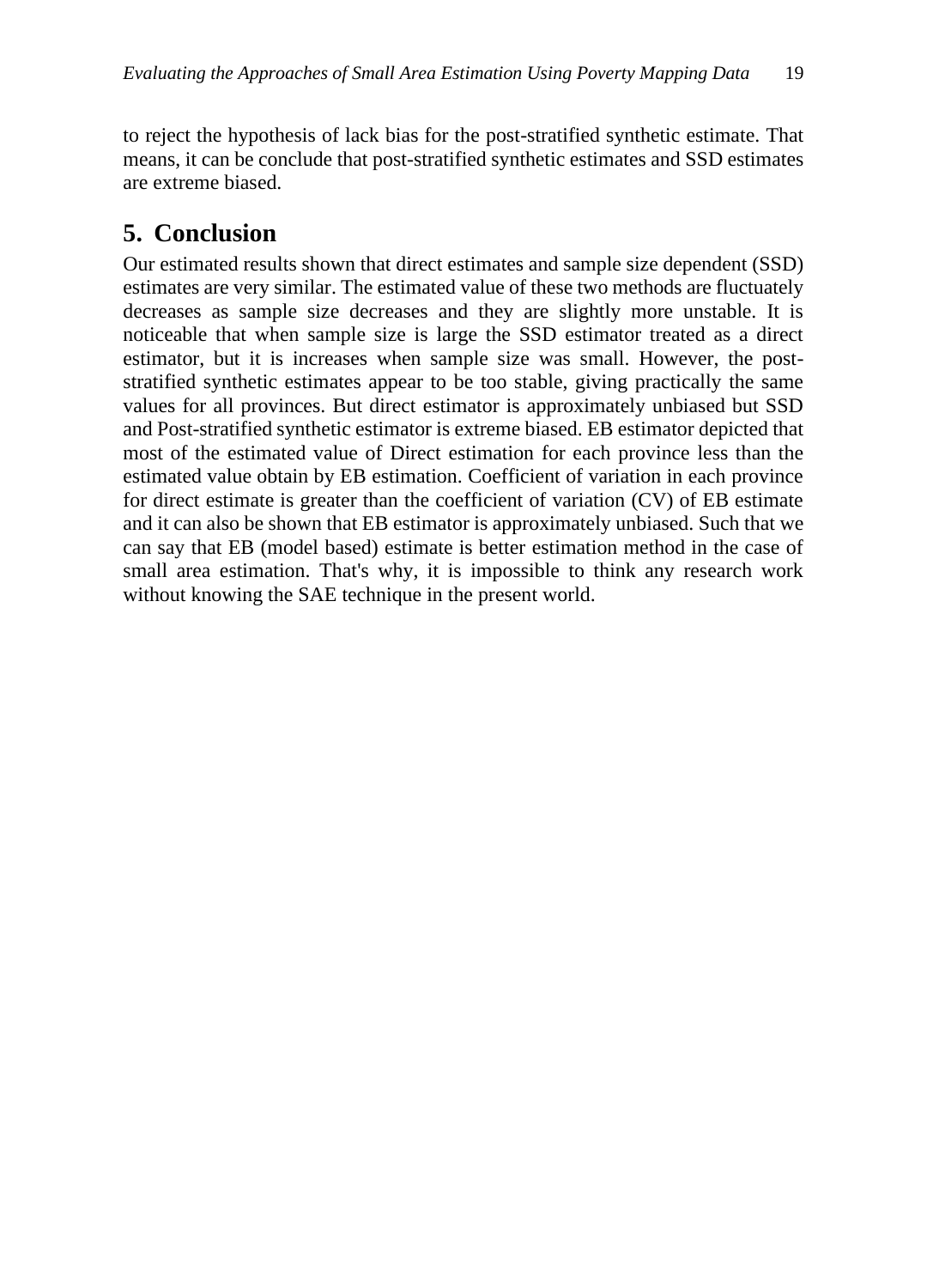#### **References**

- [1] Arora, V. and Lahiri, P. (1997). On the superiority of the Bayesian method over the BLUP in small area estimation problems. Statistica Sinica, 7, 1053- 1063.
- [2] Rahmn, A. (2008). A Review of Small Area Estimation Problems and Methodological Developments. Australia. NATSEM, University of Canberra.
- [3] Chandra, H., Aditya, K. & Sud, U. C. (2018). Localised estimates and spatial mapping of poverty incidence in the state of Bihar in India - An application of small area estimation techniques. PLoS ONE, 13, 6, e0198502.
- [4] Datta, G. S., Rao, J. N. K. and Smith, D. D. (2005). On measuring the variability of small area estimators under a basic area level model. Biometrika, 92,1, 183–196.
- [5] Drew, D., Singh, M.P. & Choudhry, G.H. (1982). Evaluation of small area estimation techniques for the Canadian Labour Force Survey. Survey Methodology, 8, 17-47.
- [6] Drew, D., Singh, M.P. and Choudhry, G.H. (1982). Evaluation of small area estimation techniques for the Canadian Labour Force Survey. Survey Methodology, 8, 17-47.
- [7] El-Yasha, S. R., Rizky, M., Wibowo, T. W. & Sudaryatno, (2019). Spatial Analysis of Poverty and Happiness Profiles in Special Region of Yogyakarta Using Small Area Estimation Method. The International Archives of the Photogrammetry, Remote Sensing and Spatial Information Sciences, Volume XLII-4/W16.
- [8] European Commission. "Small Area Methods for Poverty and Living Condition Estimates Project", [http://www.sample-project.eu/.](http://www.sample-project.eu/)
- [9] Ghosh, M. & Rao, J.N.K. (1994). Small area estimation: an appraisal. Statistical Science, 9, 55-93.
- [10] Kamal El Saied, M. M., Talat, A. A. and El Gohary, M. M. (2019). Small Area Procedures for Estimating Income and Poverty in Egypt. Asian Journal of Probability and Statistics, 4, 1, 1-17.
- [11] Marchetti, S., Giusti, C., Pratesi1, M. Salvati, N., Giannotti, F., Pedreschi, D., Rinzivillo, S., Pappalardo, L., and Gabrielli, L. (2015). Small Area Model-Based Estimators Using Big Data Sources. Journal of Official Statistics, 31, 2, 263–281.<http://dx.doi.org/10.1515/JOS-2015-0017>
- [12] Molina, I. & Marhuenda, Y. (1982). sae: An R package for Small Area Estimation. R Journal, Under revision.
- [13] Molina, I. and Marhuenda, Y. (2015). sae: An R Package for Small Area Estimation. The R Journal Vol. 7/1.
- [14] Nájera Catalán, H.E., Fifita, V.K. and Faingaanuku, W. (2020). Small-Area Multidimensional Poverty Estimates for Tonga 2016. Drawn from a Hierarchical Bayesian Estimator. Appl. Spatial Analysis 13, 305–328. <https://doi.org/10.1007/s12061-019-09304-8>